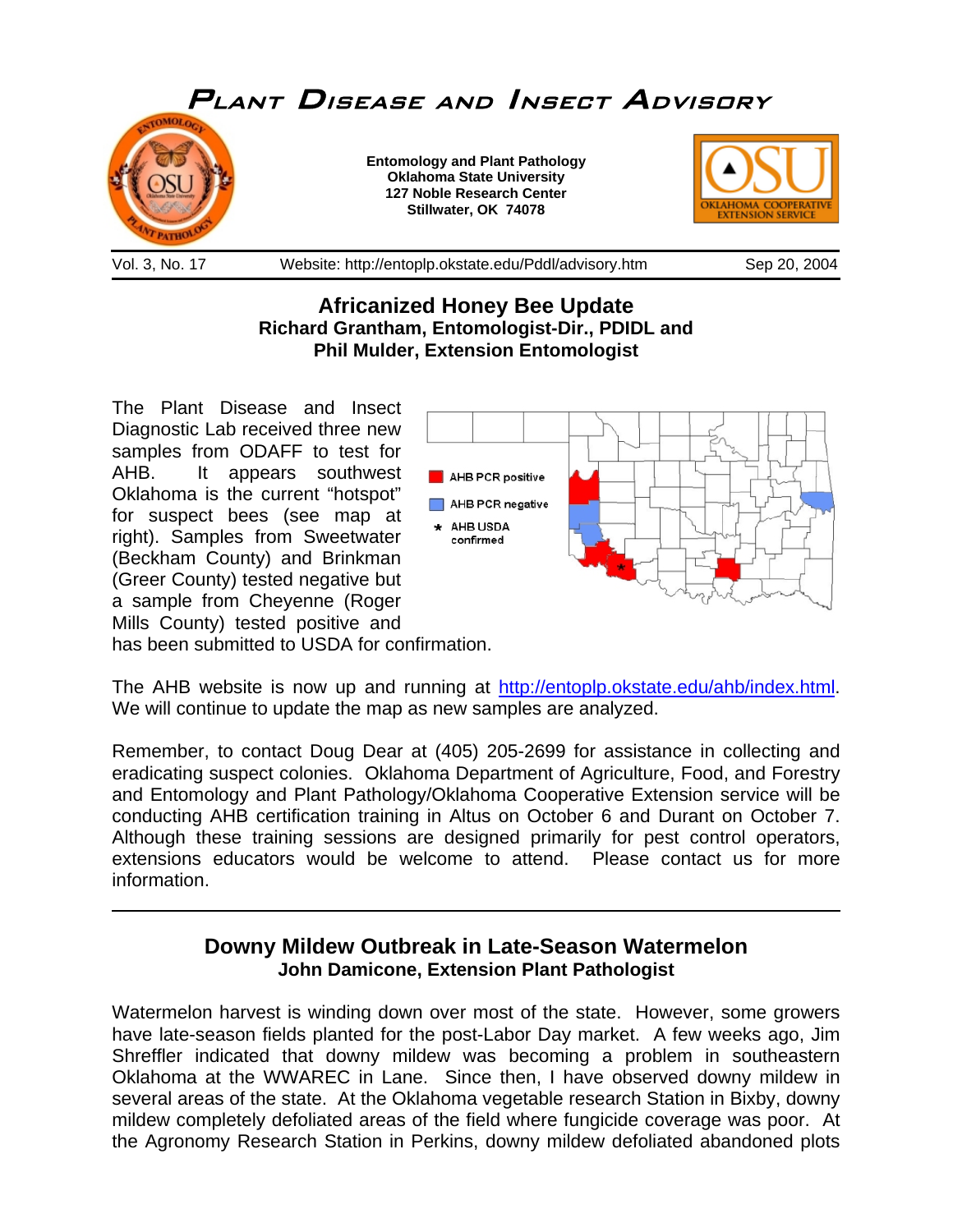of watermelon where no fungicide was applied. I have also seen several small-low input patches of watermelon defoliated by downy mildew in recent trips around the state. The disease is probably a state-wide problem.



Downy mildew appears as large, circular to irregular, dark brown spots on the older leaves around the crown of the plant (left). Young spots are usually surrounded by a yellow border. The spots are larger and rounder than those caused by anthracnose. Affected leaves curl inward and die, and affected fields appear scorched (below). Unlike anthracnose, the disease does not attack stems and fruit. Fields become rapidly defoliated under favorable conditions of moderate temperatures, and prolonged periods of leaf wetness from rain or dew.

Downy mildew is a sporadic disease that occurs every 2 to 3 years in Oklahoma. It

generally occurs late in the season, but it has been observed as early as June. As cucurbit planting extends northward each year, the downy mildew fungus produces airborne spores that move with wind currents from diseased fields in Mexico and Texas prior to their arrival in Oklahoma. The spores are thought to be rained out of the air currents and deposited onto fields where they cause disease if conditions are favorable. There are five known biotypes of the pathogen. All biotypes attack cucumber and cantaloupe. Biotype 4 also attacks watermelon while Biotype 5 also attacks

watermelon, pumpkin and squash. In the eastern US, biotype 5 is a severe problem on pumpkin and squash in addition to watermelon. In Oklahoma, downy mildew has not been observed on pumpkin or squash. Because of the sporadic nature of downy mildew outbreaks in Oklahoma, we have been trying to use the downy mildew forecast system developed at NCSU to better anticipate disease outbreaks. However, forecasts were not posted in 2004 because of budget and labor restraints.



In late-season plots of watermelon at Perkins, fungicide programs with Bravo, Dithane+Topsin, and Cabrio are providing excellent disease control. In a few plots where the disease was present at low levels prior to the first fungicide application, some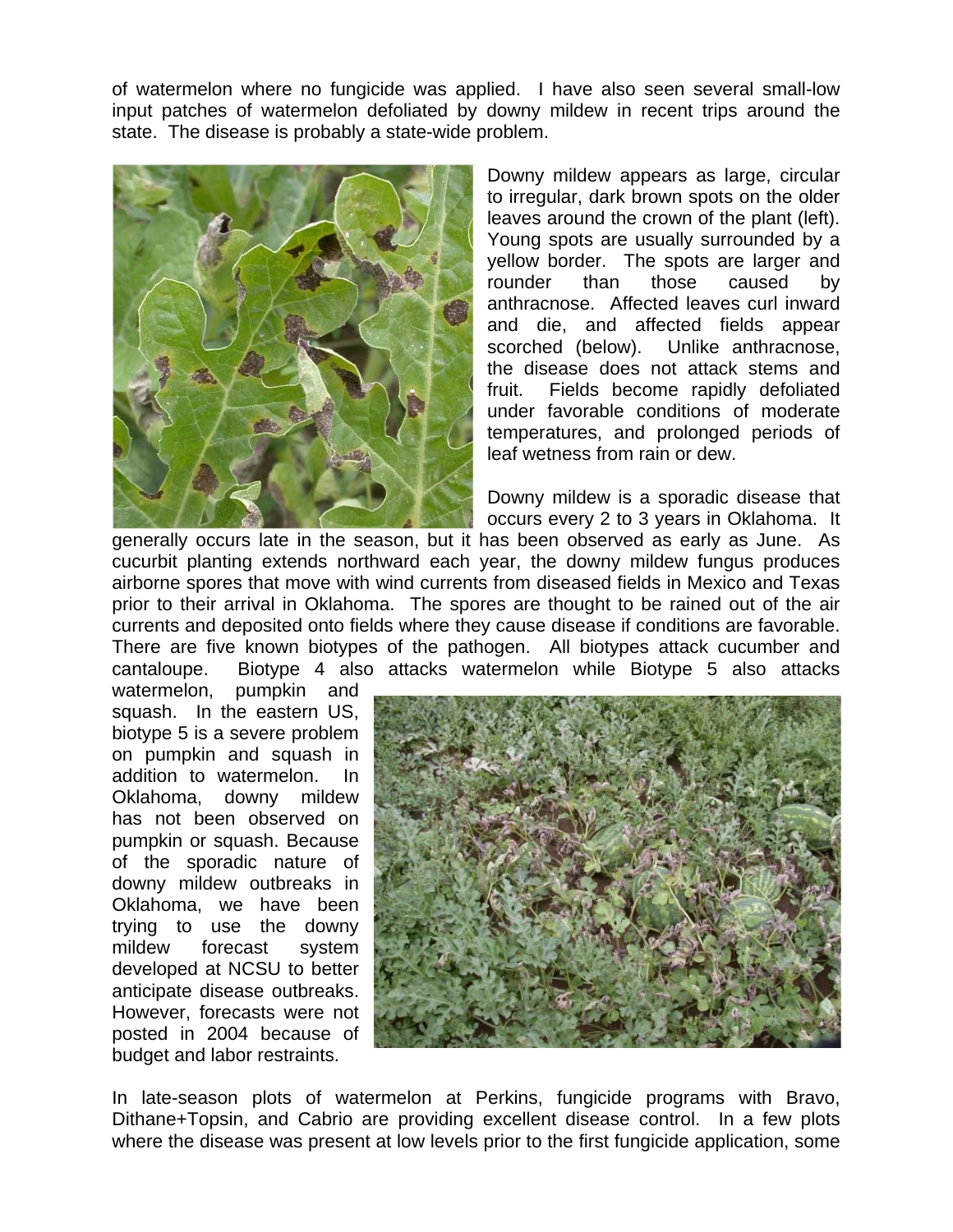defoliation has occurred. There is currently no disease in plots that were clean at the first application. This is why I have recommended preventive fungicide applications on watermelon. A minimum program would be three applications of a broad-spectrum treatment (Bravo, Dithane, etc.) on 14-day intervals beginning at flowering. If disease is detected or weather is very favorable, intervals can be shortened to 7-day.

## **Tomato Spotted Wilt Virus on Tomato John Damicone, Extension Plant Pathologist**

Tomato spotted wilt is a thrips-vectored virus disease that attacks tomatoes, peppers, and numerous other crop and ornamental plant species. Spotted wilt was recently identified as a problem in a tomato operation in southeastern Oklahoma. Apparently the majority of the plants were producing fruit with ring spots (right). Foliage from the plants that tested positive had the typical brown flecking or "bronzing" symptom (below). In Oklahoma, spotted wilt has been more of a problem in greenhouses than in the field. It is thought that the virus is imported into greenhouses in infected bedding plant stock. Thrips then spread the virus to other plants in the greenhouse including vegetable transplants.

 $\overline{a}$ 



Over the years we have encountered greenhouse operations in which nearly all of the plants are infected. We felt that most cases of spotted wilt in vegetable crops in the field were a result of greenhouse contamination of transplants. Some late-season spotted wilt was seen in peanuts along the Red River during the late 90's, but the disease has not been found in peanuts for several years.